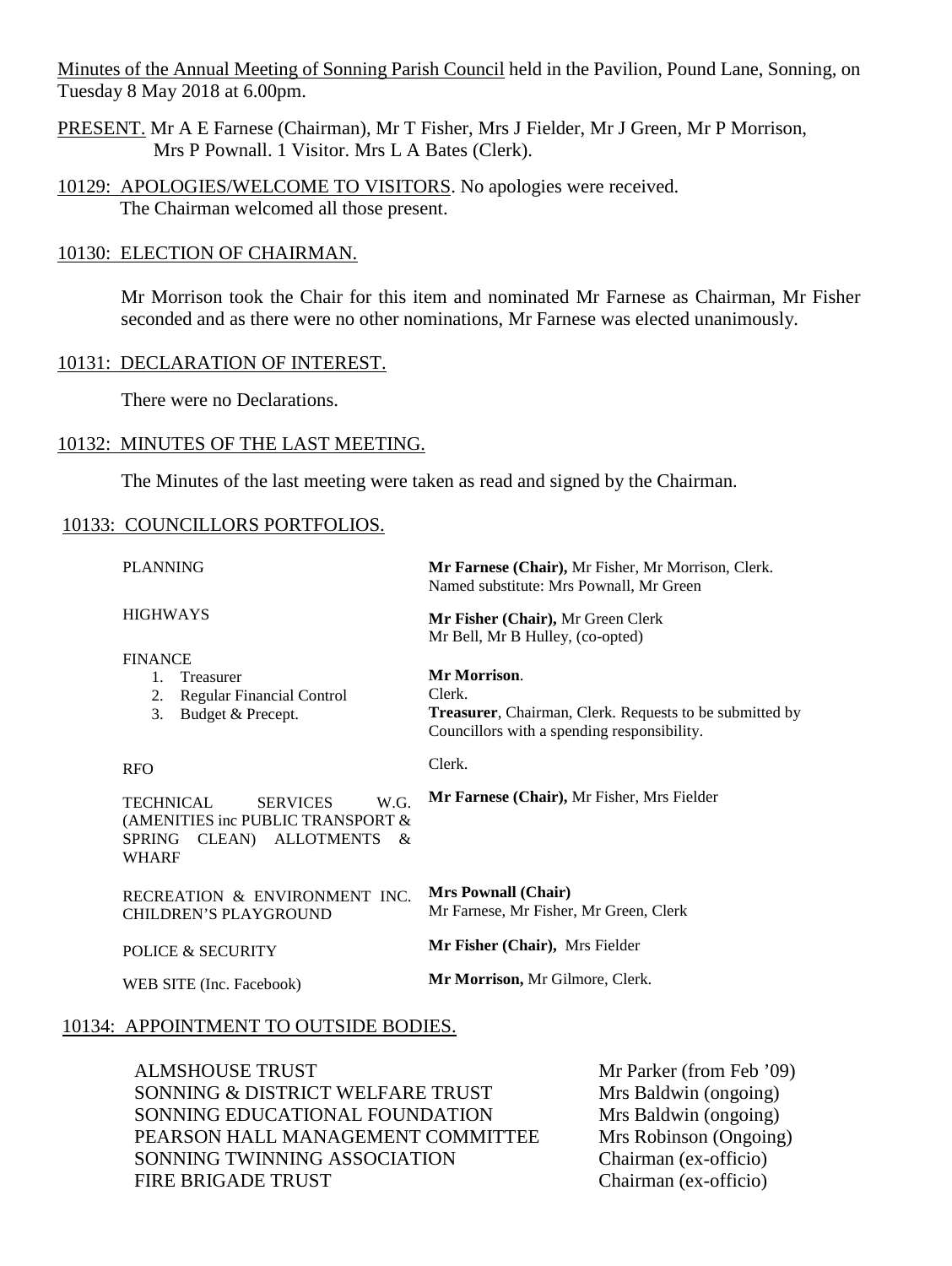## 10135: GDPR.

The Clerk explained the need for Councillors to remove all emails with personal data from their computers. As the non-political lowest form of government it was unlikely that Sonning Councillors would need to register with the ICO. Several new or updated policies needed to be adopted and following discussion the Chairman proposed adopting the following, Mr Green seconded and this was unanimously approved

- Data Protection Policy
- Retention and Disposal Policy
- GDPR e-mail Contact Privacy Notice
- Data protection Principles
- GDPR Privacy Notice
- Removable Media Policy

### 10136: CORRESPONDENCE

LED Street Lights. A resident had brought the Council's attention to the fact that there was some thinking that a colour temperature lower than those being used by WBC in their street lights was necessary. The thinking was that brighter lighting disturbed people's circadian cycle and other health problems. All Councillors had seen the concerns. It was agreed to reply that SPC would take his views into consideration and pass them on to WBC. Cllr Haines said that he was aware of concerns over light pollution as were WBC who felt that progressively dimming the street lights overnight and in some cases turning them off after midnight was sufficient to address these concerns.

## 10137: PLANNING.

Report. The Chairman said that the application at 12a South Drive (180707) had been approved. **The following applications were on going**)**:** Hope Cottage 11 Pound Lane (171651): The Great House (172697): Pool Court (180445): Pool Court (180445): The Bull Inn (180264): The Bull Inn (180267): The Bull Inn (180266): The Bull Inn (180266): St Andrews Office Thames Street (180442): August Field (180623). 22 Pound Lane (180090). August Field (180623). 12a South Drive (180705). The Atrium (180770): 16 Sonning Meadows (180876).

**The following applications had been approved**: 12a South Drive (180707).

**The following applications had been withdrawn**. No applications.

**The following new applications had been received.** The Atrium (180857). Application to vary condition 2 following grant of planning consent (173537) for the proposed erection of replacement dwelling house, with basement and detached double garage and store following demolition of existing dwelling and incorporation of a strip of curtilage land from Pool Court. Condition 2 relates to the approved plans, the new plan proposes amendments to the approved garage, minor alterations to the approved replacement dwelling, additional covered parking space and connection of garage to the house. 12a South Drive (180372). Conditions application for the submission of details to comply with the following conditions of planning consent 172579 dated 03/11/2017: 3. External Materials 4. Boundary Walls and Fences 7. Cycle Parking 10. Landscaping. 1August Field (81082). Full planning application for the proposed erection of 3 no. dwellings with new access and parking following demolition of existing dwelling and detached garage. 67 Pound Lane (180965). Householder application for the proposed drop kerb.

The Great House (181058). Application to vary condition 4 following grant of planning consent (163032) for the "proposed 18 space extension to existing "lower" car park with alterations to access and associated landscaping (163032) at the above site was allowed at appeal (APP/X0360/W/17/3179871)". Condition 4 relates to change the timescale from "Prior to commencement of the development" to "Before the removal of trees". 20 Glebe Lane (181095). Householder application proposed conversion of loft space to create habitable accommodation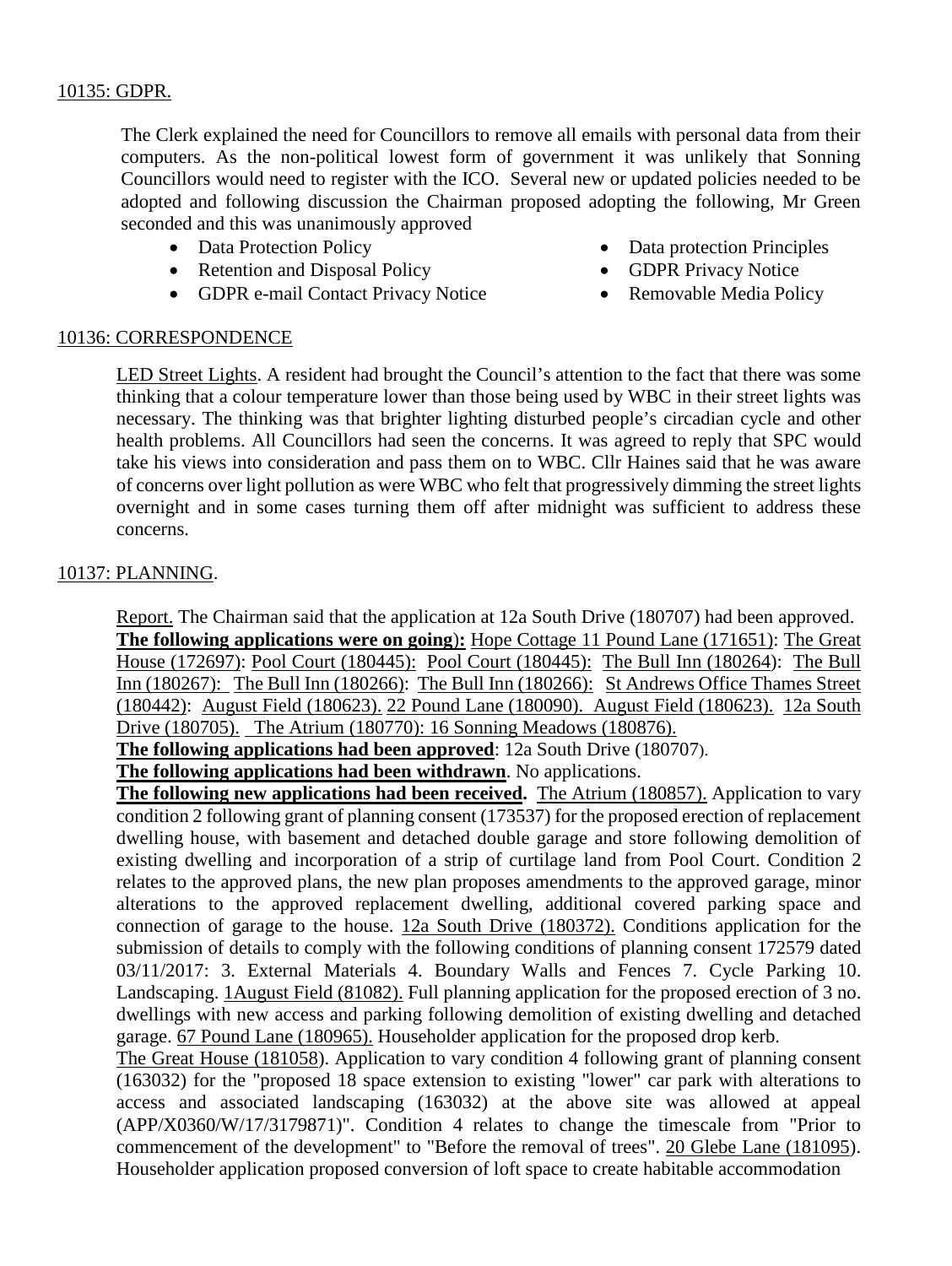# 10137: PLANNING (Cont'd).

including a rear dormer extension to dwelling and new gable end. Acre Field (181082). Full planning application for the proposed erection of 3 no. dwellings with new access and parking following demolition of existing dwelling and detached garage. Reading Blue Coat School Appeal 3189500. (171307), Full planning application for the proposed gravelled car park with 41 spaces including 2 disabled spaces with associated new fencing and entrance gates. 20 Glebe Lane (181095). Householder application for the proposed conversion of loft-space to create habitable accommodation including a rear dormer, extension to dwelling and new gable end. Glendale Pearson Road (180418 (180428). Householder & Listed Building application for the proposed erection of single storey extension to dwelling following the demolition of the existing single storey. 21 Glebe Lane (181156). Householder application for the proposed erection of single storey side and rear extension following the demolition of the existing shed and store room. **The following Appeals were ongoing**: Sonning Golf Club Appeal (APP/X0360/W/17/3167142). Outline application for the erection of 13 dwellings with associated highways work, public open

# 10138: QUESTIONS FOR BOROUGH COUNCILLOR

There were no further questions for Cllr Haines.

space and landscaping. Approval sought for access.

## 10139: PARISHIONER QUESTIONS.

There were no questions.

### 10140: FINANCE.

- a) Report. The Clerk had prepared a report which was noted. The Clerk reported that she was not receiving hard copies of the monthly bank statements
- b) Payment of Accounts. Mr Morrison proposed making the following payments, Mr Fisher seconded and these were approved unanimously.

| Date     | Chq | Name              | Service item        | Gross   | <b>VAT</b> | Net     | Committee          | Sub-Comm.          |
|----------|-----|-------------------|---------------------|---------|------------|---------|--------------------|--------------------|
| 12/04/18 | 490 | Son. Landscape    | Mow Rec             | 30.00   | 0.00       | 30.00   | <b>RECREATION</b>  | <b>Playground</b>  |
| 12/04/18 | 490 | Son. Landscape    | Mow Wharf           | 28.00   | 0.00       | 28.00   | <b>ENVIRONMENT</b> | Wharf Mowing.      |
| 30/04/18 | 491 | Castle Water      | Allotment water     | 58.98   | 0.00       | 58.98   | <b>ENVIRONMENT</b> | <b>Allot</b> Water |
| 30/04/18 | 492 | <b>Total Play</b> | <b>Nets</b>         | 3300.00 | 550.00     | 2750.00 | <b>RECREATION</b>  | Practice Nets.     |
| 30/04/18 | 493 | Proludic          | Inclusive path      | 3982.80 | 663.80     | 3319.00 | <b>RECRATION</b>   | Playground         |
| 30/04/18 | 494 | Playsafety        | <b>ROSPA Report</b> | 222.60  | 37.10      | 185.50  | <b>RECREATION</b>  | Play equipment     |
| 30/04/18 | 495 | Henley Land       | Weed, Feed Seed     | 2165.00 | 0.00       | 2165.00 | <b>RECREATION</b>  | .Weed/Feed/Seed    |
|          |     |                   | <b>Total</b>        | 9787.38 | 1250.90    | 8536.48 |                    |                    |

#### PAYMENT OF ACCOUNTS MAY '18 (1 TO 30 APRIL)

## c) Income and Expenditure Accounts 17/18.

The Income and Expenditure Accounts for the year ending 31 march 2018 had been circulated. Mr Morrison said that additional income was due to CIL and S106 funding. The accounts were similar to the previous year and there would be a carry forward of £51,000 of CIL. The Precept had, as agreed, been increased by a small percentage. Following discussion Mr Morrison proposed approving the Income and Expenditure, Mr Fisher seconded and these were unanimously approved.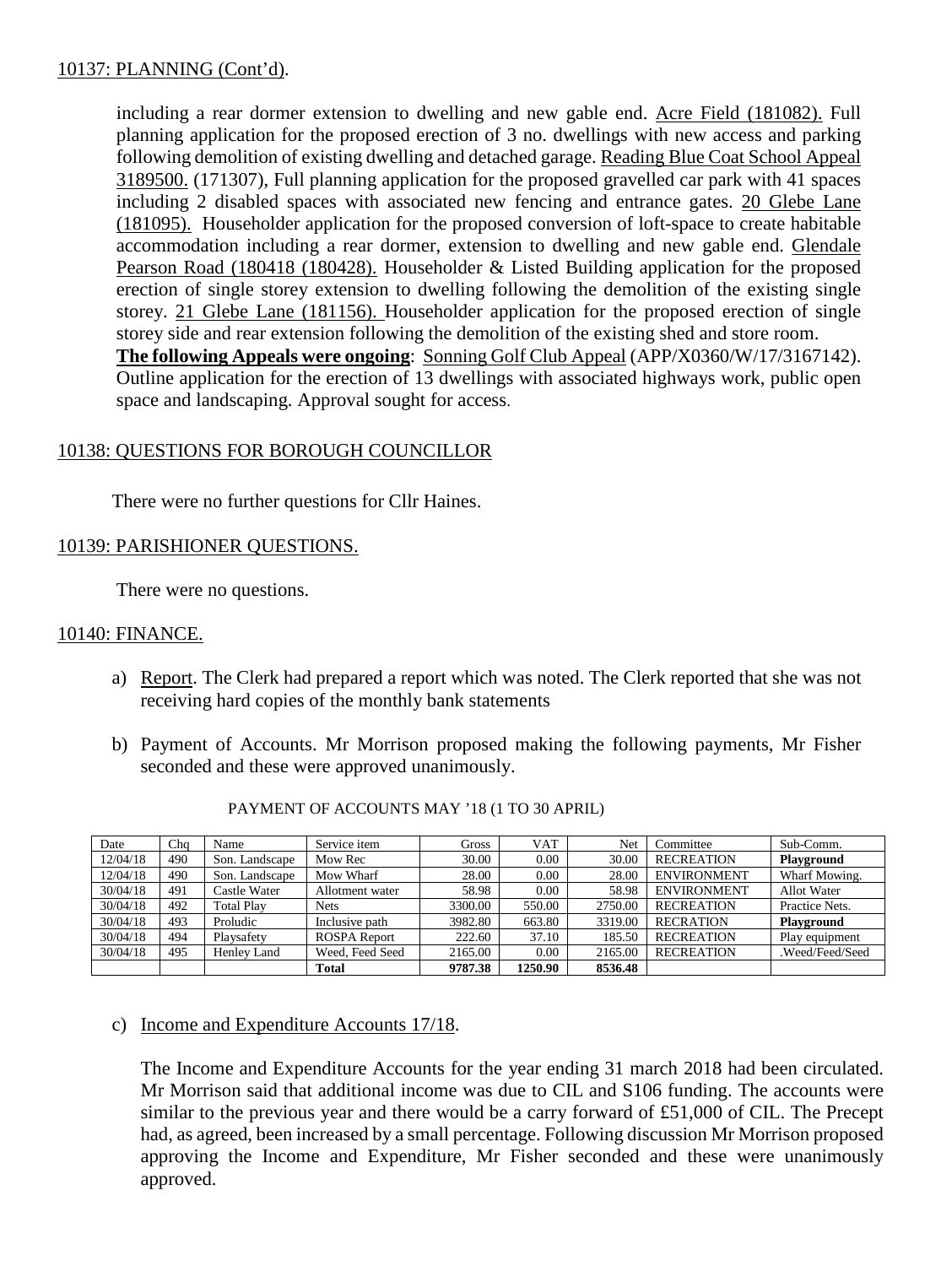# 10141: HIGHWAYS.

School Crossing Patrol. Mr Fisher said that he had emailed Matt Gould (WBC) but he had not replied. An automatic acknowledgement had been received from one of his colleagues.

Speed Indicator. Mr Fisher said that this was now on order and delivery would be in 6 to 10 weeks. Speed/Lorry Watch. Mr Fisher had now been successfully checked by the police and had undergone training so the Speed Watch could now commence. Three plus people were required on each occasion and two additional people would need to be vetted but it was possible to pool resources with other Councils.

HGV's. Mark Smith (Twyford police) was prepared to spend 2 hours looking through the data each month.

Sonning Lane Parking. The Chairman had been invited to meet the Head Teacher at RBCS and Mr Fisher had asked to join him. Mr Hart said that representatives of the Society usually attended at the same time, Mr Morrison said that Mr Hart could ask to attend. Mr Fisher said that he had asked the Head for an update in the light of the planning application and the Head had said that Governors wished to keep their options open.

# 10142: RECREATION AND ENVIRONMENT W.G.

- a) Safety Checks. Mrs Pownall said that the exercise machines had been checked. The Chairman said that a power washer would be needed for the playground and would look into the possibility of hiring one.
- b) Pavilion. Ideas for funding were required.
- c) SPC Contribution to Pavilion Fund. Following discussion the Chairman proposed that SPC should make £100,000 available and Mrs Pownall seconded. This was unanimously approved. Mrs Pownall said that she was hoping that the Lord Taverners would make a donation. Mrs Pownall thought that a Sonning Triathlon would be popular and she had been in touch with Mark Foster, the WBC Cricket Advisor.
- d) Request for a Seat. Mr Green said that he had been approached about a seat next to the Skatepark. It was agreed that ideas for suitable seats should be brought to the July meeting
- e) Playground Path. This had been installed and it was agreed that it was a success.
- f) ROSPA Report. There had been some recommendations and these would be looked at in detail.
- g) Pound Hedge. Mr Collier would be asked to cut this.
- h) Parkway Drive Hedge. The trees on the land fronting Parkway Drive had become overgrown and needed attention, some branches were obscuring the light. Following a discussion about the landowner's responsibility Mrs Fielder offered to see if there was a way forward.

# 10143: TECHNICAL SERVICES.

Safety Checks. The Chairman had carried out the safety checks on the Wharf.

Lighting Upgrade. Mr Fisher said that Mr White had sent a pre-invoice showing the likely cost for the lighting. The assessment was £9489.92 based on a starting sum of £37,559.29 less a discount of £26291.50. The final invoice would be submitted once all the work had been completed. Mr Fisher said that some minor damage to the lamp in Liguge Way would be repaired by Volker's, the contractors.

Proposal for WBC to take over Responsibility for Street Lighting Maintenance. Wokingham Without PC were suggesting that WBC should be asked to take over maintenance of the lighting now that most lights had been replaced across the Borough. This was not a commitment and would depend on any offer WBC might make. Following discussion it was agreed to agree in principle, subject to any offer that WBC made.

Allotments. There had been a complaint about one of the allotment holders failing to maintain his plot as there was a long waiting list of other residents. Cllr Haines said that Woodley had a very